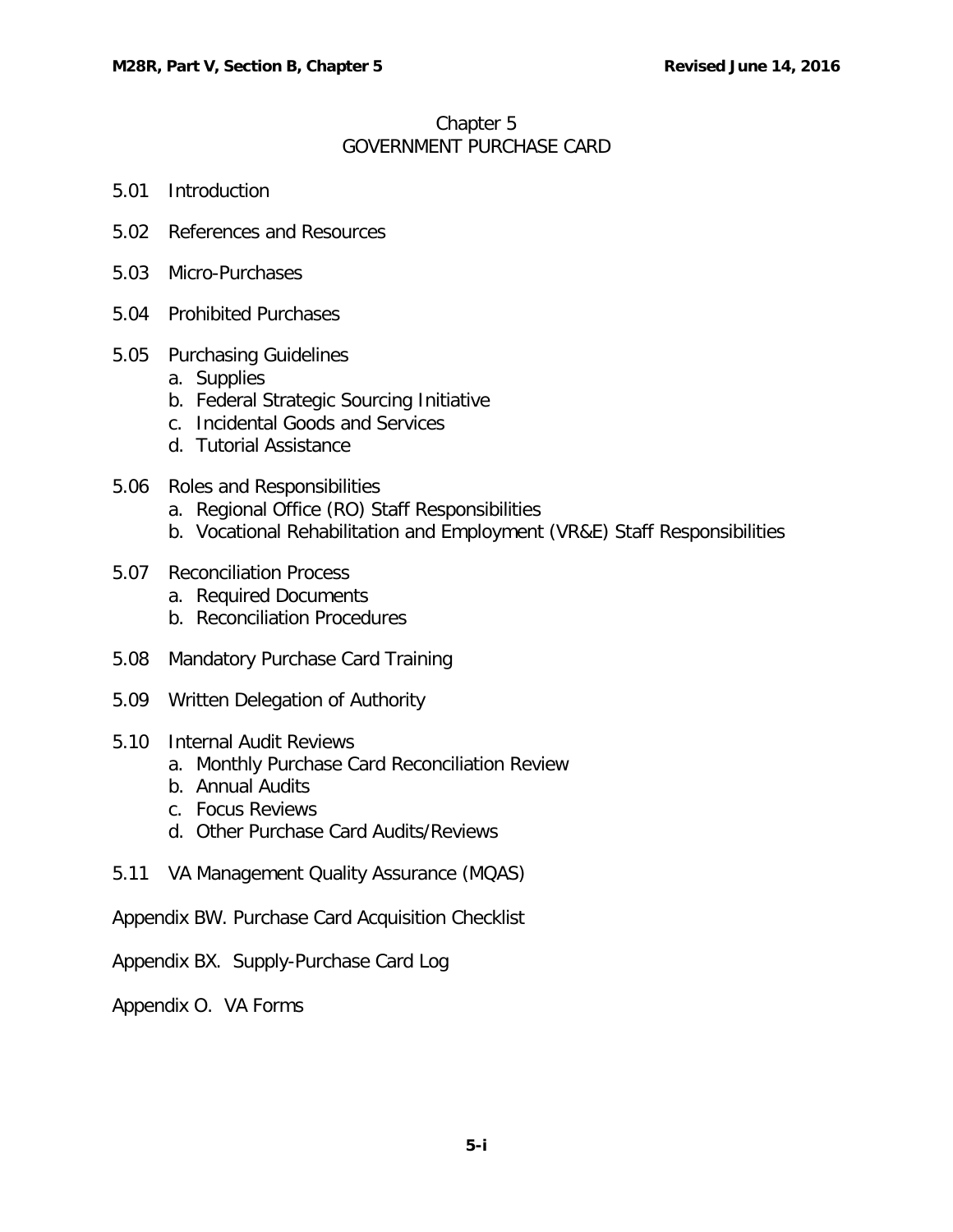### Chapter 5 GOVERNMENT PURCHASE CARD

## <span id="page-1-0"></span>5.01 Introduction

This chapter gives administrative procedures and guidelines on the use of the government purchase card for official purchases. The government purchase card is used as a purchase and payment method for supplies and services purchased for Veterans participating in the Department of Veterans Affairs (VA) Vocational Rehabilitation and Employment (VR&E) program in accordance with the Federal Acquisition Regulation (FAR); VA Acquisition Regulation (VAAR); VA Financial Policies and Procedures, Volume XVI, Chapter 1 - Government Purchase Card; and the Veterans Benefits Administration (VBA) Procedures for the Government Purchase Card program.

VR&E purchase cards are funded out of the default Budget Object Code (BOC) 4177, allocated for Veteran purchases (except for contract counseling payments.)

<span id="page-1-1"></span>5.02 References and Resources

| Laws:           | The Davis-Bacon Act<br>Service Contract Act of 1965                                                                                                                                                                                                                      |
|-----------------|--------------------------------------------------------------------------------------------------------------------------------------------------------------------------------------------------------------------------------------------------------------------------|
| Regulations:    | VAAR 813.202<br>38 Code of Federal Regulation (CFR) 21.156<br>38 CFR 21.210                                                                                                                                                                                              |
| Resources:      | VA Financial Policies and Procedures, Volume XVI, Chapter 1<br>- Government Purchase Card<br>Veterans Benefits Administration (VBA) Procedures for the<br>Government Purchase Card Program<br>National Archives and Records Administration (NARA),<br>General Schedule 6 |
| VA Forms (VAF): | VAF 0242, Government Wide Purchase Card Certification<br>Form<br>VAF 28-1905d, Special Report of Training<br>VAF 28-1905m, Request for and Receipt of Supplies                                                                                                           |
| Website:        | https://www.smartpay.gsa.gov/about-gsa-smartpay/tax-<br>information/state-response-letter<br>https://www.smartpay.gsa.gov/news/smart-bulletins                                                                                                                           |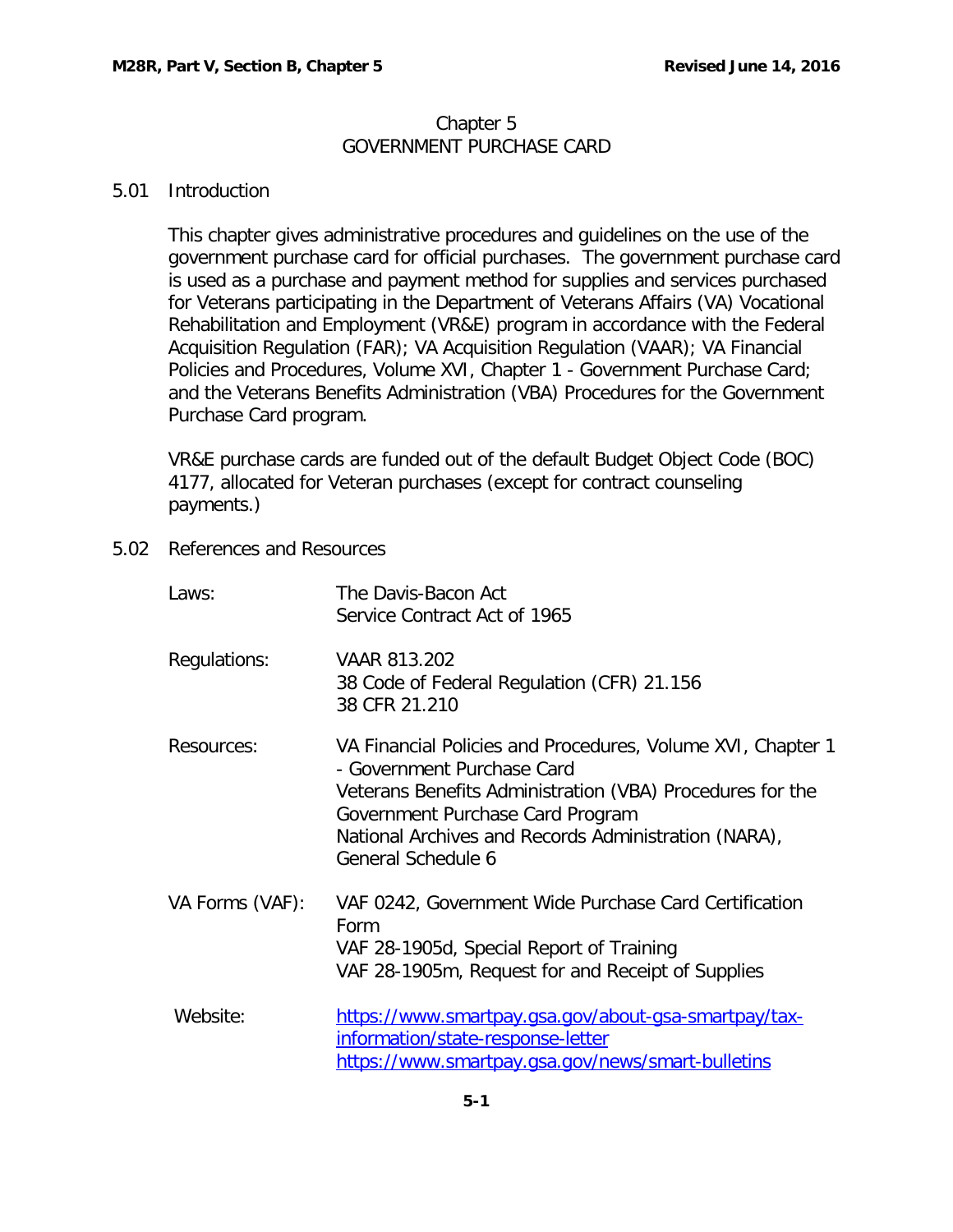#### <span id="page-2-0"></span>5.03 Micro-Purchases

The government purchase card is primarily used by VR&E as a payment method for supplies not available at a facility bookstore, and in some cases it can be used for the payment of services, such as tutorial assistance. VR&E cardholders do not have the authority to make purchases over the micro-purchase threshold.

A micro-purchase is an acquisition of supplies or services using simplified acquisition procedures where the amount of the total requirement does not exceed the micro-purchase threshold set by the FAR. The standard micropurchase threshold is currently \$3,500 per transaction. The following exceptions apply:

- Acquisitions of construction are subject to the Davis-Bacon Act with a limit of \$2,000.
- Acquisitions of services are subject to the Service Contract Act (SCA) with a limit of \$2,500.

Note: Only a cardholder who has a warrant can make simplified acquisitions over the micro-purchase threshold. VR&E Officers (VREO) and Assistant VR&E Officers (AVREO) do not have a warrant and therefore must consult with the local VBA Acquisition Contracting Officer on issues related to purchases over the micro-purchase threshold. Refer to M28R.V.B.4 for more information.

<span id="page-2-1"></span>5.04 Prohibited Purchases

The purchase card must not be used for the following:

- Long-term rental or lease of land or buildings of any type.
- Purchases of travel (airline, bus, boat, or train tickets) or travel-related expenses.
- Cash advances.
- Memberships in organizations or clubs, unless deemed appropriate by the Regional Office (RO) Director.
- Third-party merchant purchases (PayPal, eMoney, Eaccount, etc.).
- Medical services. See M28R.V.A.5 for more information on obtaining medical services and treatment from the Veterans Health Administration (VHA).
- Purchases of firearms, ammunitions, and firearms parts.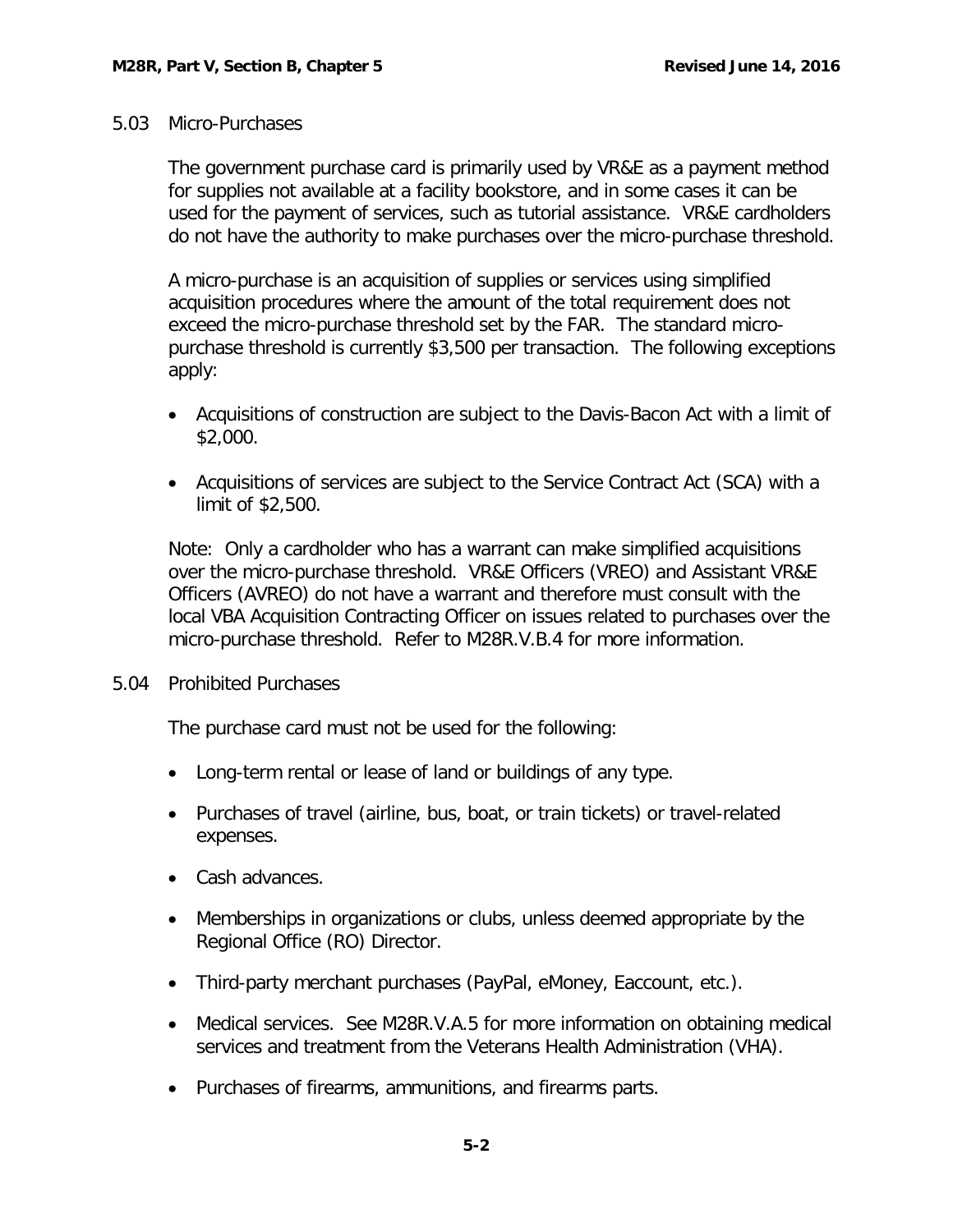- Purchases of health insurance. See M28R.V.A.5 for more information on allowable school health fees/expenses.
- <span id="page-3-0"></span>5.05 Purchasing Guidelines

VR&E staff may use the government purchase card to purchase supplies, incidental goods and services, and tutorial assistance for Veterans participating in the VR&E program to expedite the delivery and processing of payment.

Documentation is required to justify each purchase and to confirm that the Veteran received each item purchased. The Vocational Rehabilitation Counselor (VRC) or Employment Coordinator (EC) is responsible for ensuring that appropriate justification is received from the Veteran, the training facility, or other service provider. VR&E staff must ensure that procedures for the purchase of supplies, incidental goods and services, and tutorial assistance under the VR&E program are properly followed.

<span id="page-3-1"></span>a. Supplies

According to 38 CFR 21.210, supplies are furnished to enable a Veteran to pursue rehabilitation and achieve the goals of his/her program. Whenever possible VR&E staff should obtain supplies from a facility bookstore; however, the purchase card is the preferred method of payment when supplies are not available at a facility bookstore.

It is the responsibility of the VRC or EC to ensure that the criteria and guidelines outlined in M28R.V.A.4 are properly implemented prior to making a purchase with the government purchase card. The VRC or EC must ensure that justification for the purchase is clearly documented on VAF 28-1905d. and filed in the Veteran's Counseling/Evaluation/Rehabilitation (CER) folder or in the Corporate WINRS (CWINRS) Notes. See Appendix O, VA Forms, for information on how to access this form, as well as all forms referenced in this chapter. This justification must be printed and included in the reconciliation packet. See section 5.07 of this chapter for more information on the reconciliation packet.

VR&E staff may use the purchase card to purchase the following supplies for Veterans participating in the VR&E program when they are not available at a facility bookstore:

- Books
- Office supplies
- Tools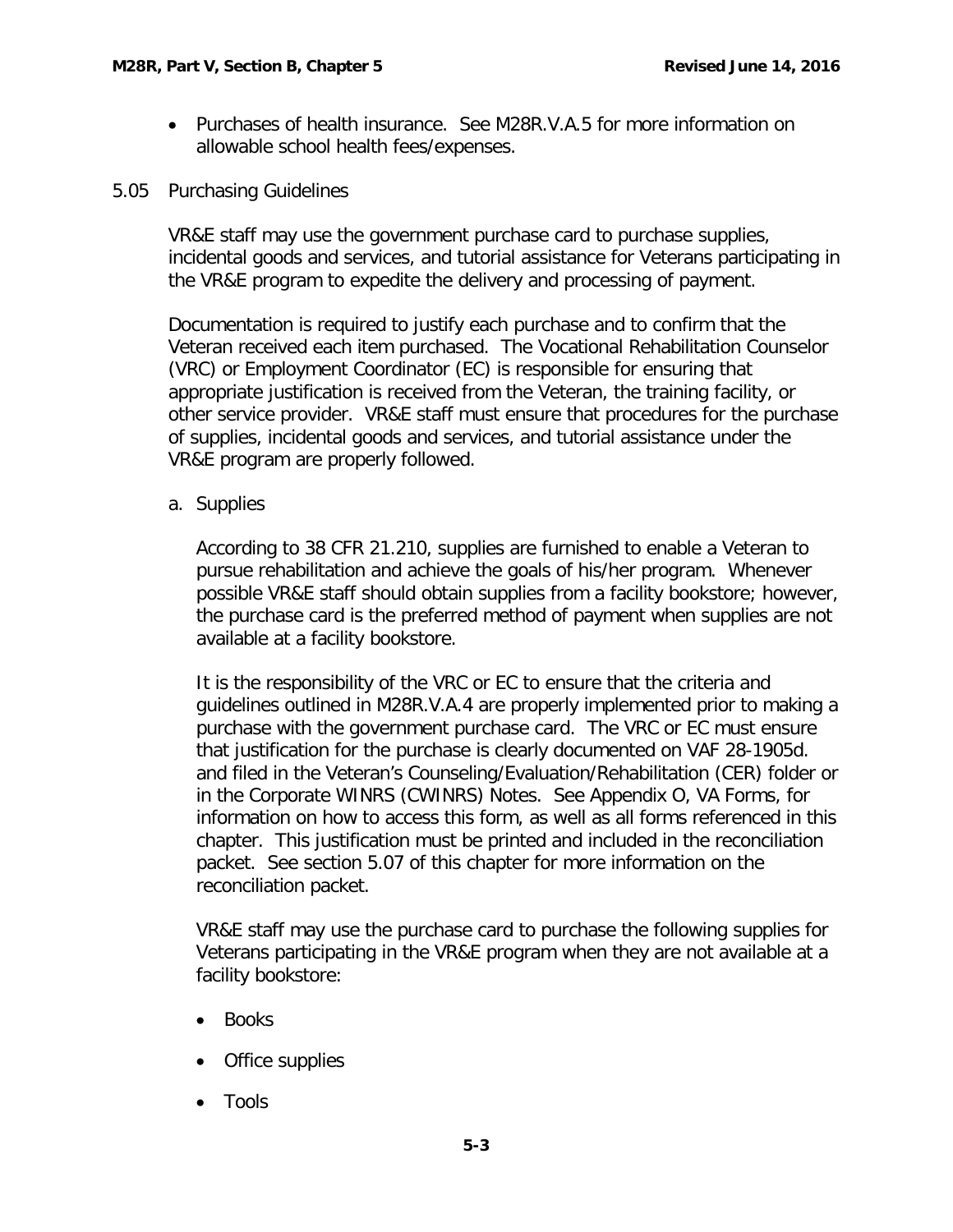- Consumable goods
- Computers and printers
- Other materials or equipment that the Veteran needs to pursue training or achieve an employment or independent living goal.
- <span id="page-4-0"></span>b. Federal Strategic Sourcing Initiative

VR&E staff should be aware of the Federal Strategic Sourcing Initiative (FSSI) that governs the purchase of office supplies to cut procurement costs government-wide. This includes office supplies purchased on behalf of Veterans participating in the VR&E program. Existing procurement methods in place with university bookstores, using vouchers and invoices, may also be used.

If a purchase card must be used to purchase office supplies, then the FSSI must be the first source consulted for these purchases. Alternate sources may be utilized if the FSSI cannot provide the specific supplies the Veteran needs in a timely manner. If the FSSI is not used, then the reason must be clearly documented on VAF 28-1905d and filed in the Veteran's CER folder or in the CWINRS Notes. This justification must be printed and included in the reconciliation packet.

Supplies covered by FSSI include the following:

- Paper copy, printer and fax
- Ink/toner
- Pens, pencils and markers
- Binders
- Tape
- Envelopes
- Shredders
- Computer media, including diskettes, disk cartridges and packs, optical disks and CDs
- Anti-glare/anti-radiation screens (VDT)
- Ergonomic products, including wrist and foot rests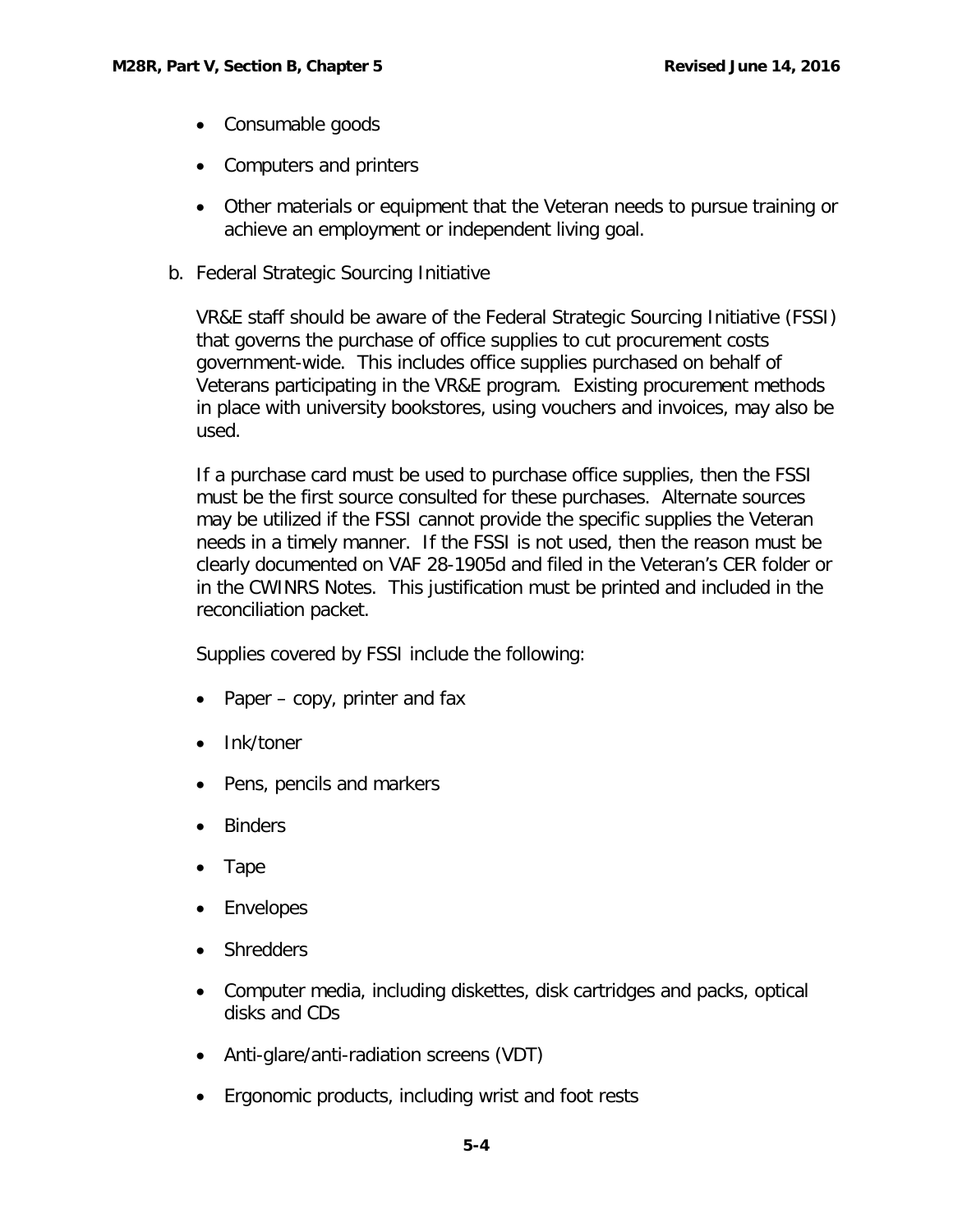<span id="page-5-0"></span>c. Incidental Goods and Services

Incidental goods and services may be purchased in accordance with 38 CFR 21.156 when determined to be necessary to accomplish the purposes of the Veteran's rehabilitation program. When purchasing incidental goods and services, VR&E staff must document the Veteran's need, other resources that were explored, and the outcome of those efforts. Authorization of incidental goods and services should not normally exceed \$1,250 per year. The purchase of incidental goods and services under 38 CFR 21.156 in excess of \$1,250 requires the approval and signature of the VR&E Officer.

Examples of incidental goods and services VR&E staff may purchase for Veterans participating in the VR&E program include the following:

- Non-certifiable courses, such as open entry/open exit, with no assigned quarter, semester or clock hours
- Protective clothing
- Uniforms
- Child care
- Construction

Refer to M28R.V.A.1 for further guidance on the provision of incidental goods and services.

<span id="page-5-1"></span>d. Tutorial Assistance

Tutorial assistance may be purchased with a government purchase card as long as the total amount of the service does not exceed the micro-purchase threshold. The micro-purchase threshold is \$3,500 if the SCA does not apply. The limit is \$2,500 for tutorial services if the SCA applies. Tutorial services may fall under either category. If the tutor is employed by an educational institution and is performing the tutorial services as an employee of that institution, the SCA does not apply and the micro-purchase threshold is \$3,500. To meet this exemption, the educational institution must be accredited or certified by a state or a nationally recognized accrediting organization. If the tutor providing services is not employed by an educational institution that meets these criteria, the SCA applies and the micro-purchase threshold is \$2,500.

The assistance of a local VBA Acquisition Contracting Officer must be used if the total amount of tutorial services is over the micro-purchase threshold or if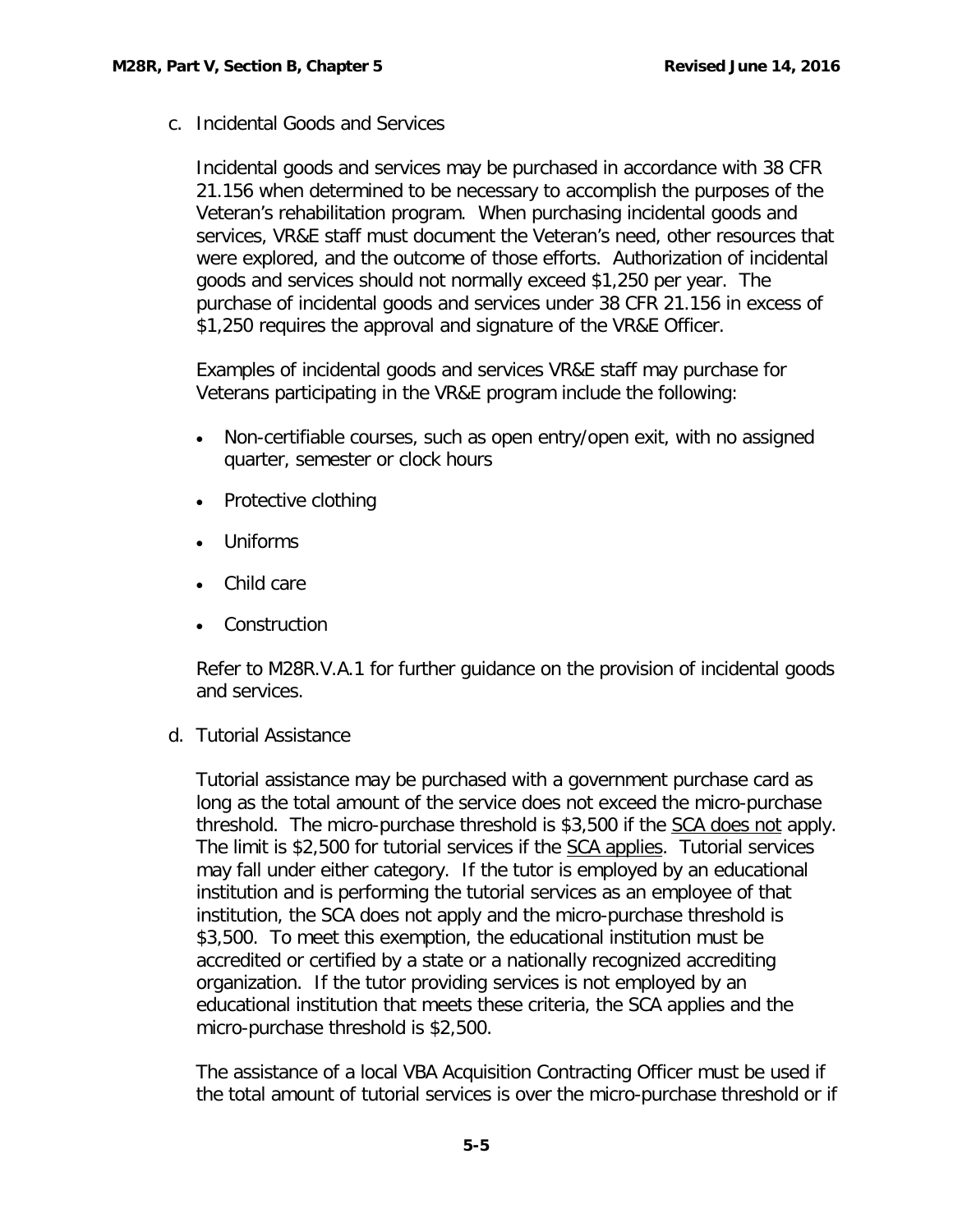the tutor does not accept the government purchase card. See M28R.V.B.4 for more information on contracting for tutorial assistance.

<span id="page-6-0"></span>5.06 Roles and Responsibilities

The VA Office of Acquisition, Logistics and Construction (OALC) has delegated to VA's Office of Management the responsibility to manage and operate VA's government purchase card program. The VBA Chief Financial Officer has overall responsibility for the organization, implementation, and oversight of the government purchase card program within VBA. The program is implemented at the local level as follows.

- <span id="page-6-1"></span>a. Regional Office (RO) Staff Responsibilities
	- 1. Agency/Organization Program Coordinator (A/OPC)

The A/OPC is appointed at the local level to manage the purchase card program and ensures that mandatory training is provided to VR&E staff prior to the issuance of purchase cards and every two years thereafter for refresher training. The A/OPC sets up new accounts; re-issues expired cards; cancels accounts; changes card limits, maintains master accounting codes and cardholder addresses; and is responsible for other account maintenance functions, as required.

2. Finance

Finance maintains reconciliation packets for recordkeeping and audit purposes. The packets will be kept in accordance with NARA, General Schedule 6 for six years and three months.

- <span id="page-6-2"></span>b. Vocational Rehabilitation and Employment (VR&E) Staff Responsibilities
	- 1. VR&E Approving Official (AO)

The AO, typically the VR&E Officer, serves as the initial internal control to prevent or identify fraud, abuse, or misuse of the purchase card. The AO must review statements for accuracy, inappropriate purchases and charges for taxes. After logging on to U.S. Bank Access Online and approving each purchase, the statements are forwarded to the A/OPC for review.

The AO is responsible for the following:

(a) Approving, verifying, and reviewing transactions that the cardholders within his/her authority request and make.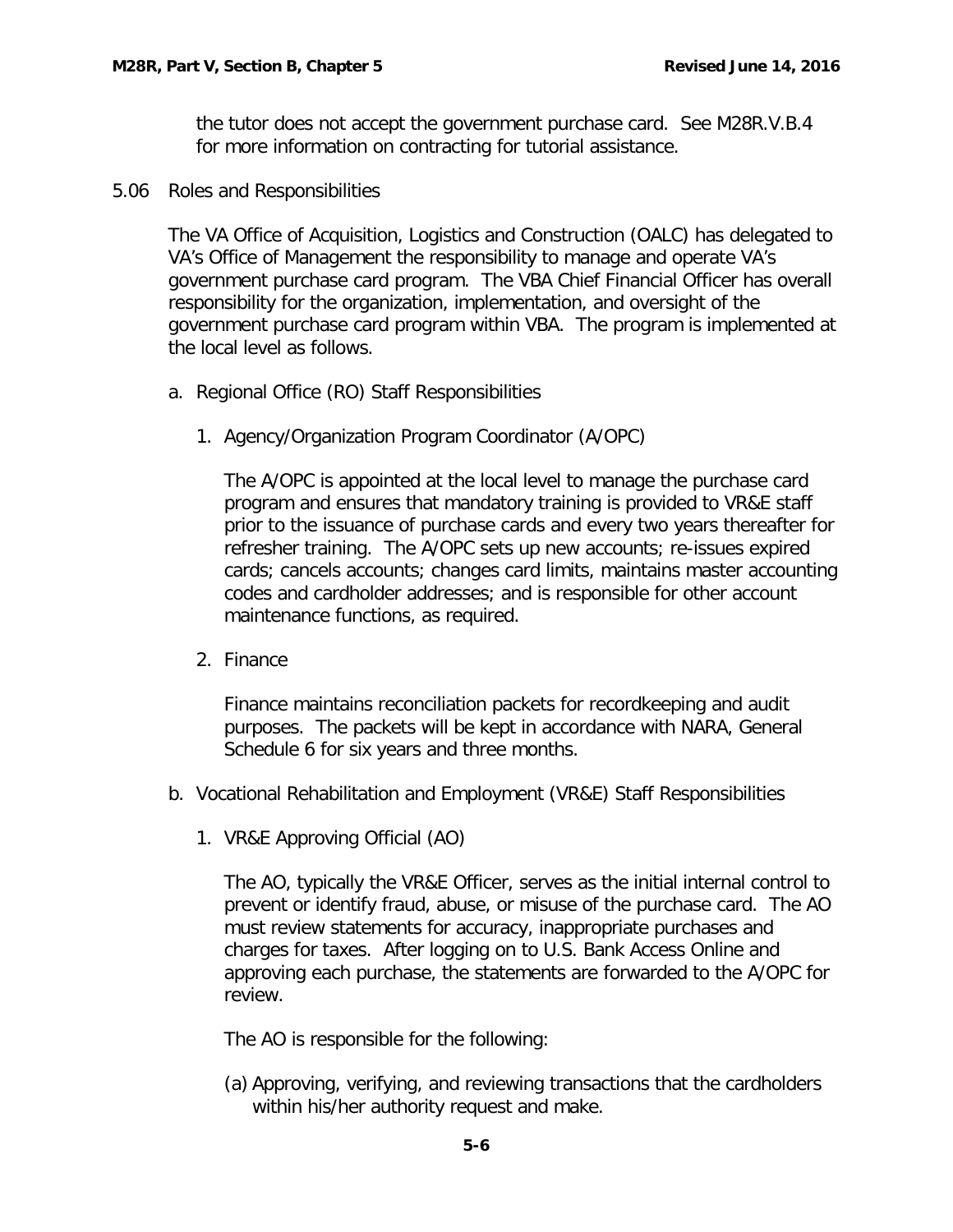- (b) Recommending employees to the VBA organization director for appointment as cardholders. A brief justification statement must be included for each recommendation. Contractors must not be appointed as cardholders.
- (c) Recommending single and monthly purchase limits for approved cardholders to the A/OPC.
- (d) Evaluating procurement needs on an annual basis or as requested by senior management, and reviewing each cardholder's spending patterns to determine if a decrease in the single and/or monthly purchase card threshold is appropriate.
- (e) Monitoring the use of the purchase card by ensuring that spending limits are honored, no fragmented or split purchases are made, and purchases stay under the single and monthly purchase limit. Any purchase made over the \$3,500 micro-purchase limit must be made by a warranted Contracting Officer, and must have three different merchant or vendor quotes and cost comparison for any purchases.
- (f) Ensuring the cardholder maintains sufficient documentation for all transactions to properly reconcile.
- (g) Approving or rejecting posted transactions in the U.S. Bank Access Online before the billing cycle closing date on the 23rd day of each month.
- (h) Assisting cardholders in resolving disputes, if required.
- (i) Verifying that charges are reconciled, and signing and dating the statement of account manually to acknowledge certification review. The AO and cardholder must complete the reconciliation process within 14 working days after the end of the billing cycle. Verification of the reconciliation must be conducted within 10 working days by the cardholder and within four days by the AO.
- 2. VR&E Cardholder

The VR&E Officer recommends the appointment of VR&E cardholders to make purchases for Veterans participating in the VR&E program. This streamlines the ability to make purchases, rather than relying on a centralized purchasing office. The cardholder is responsible for the following: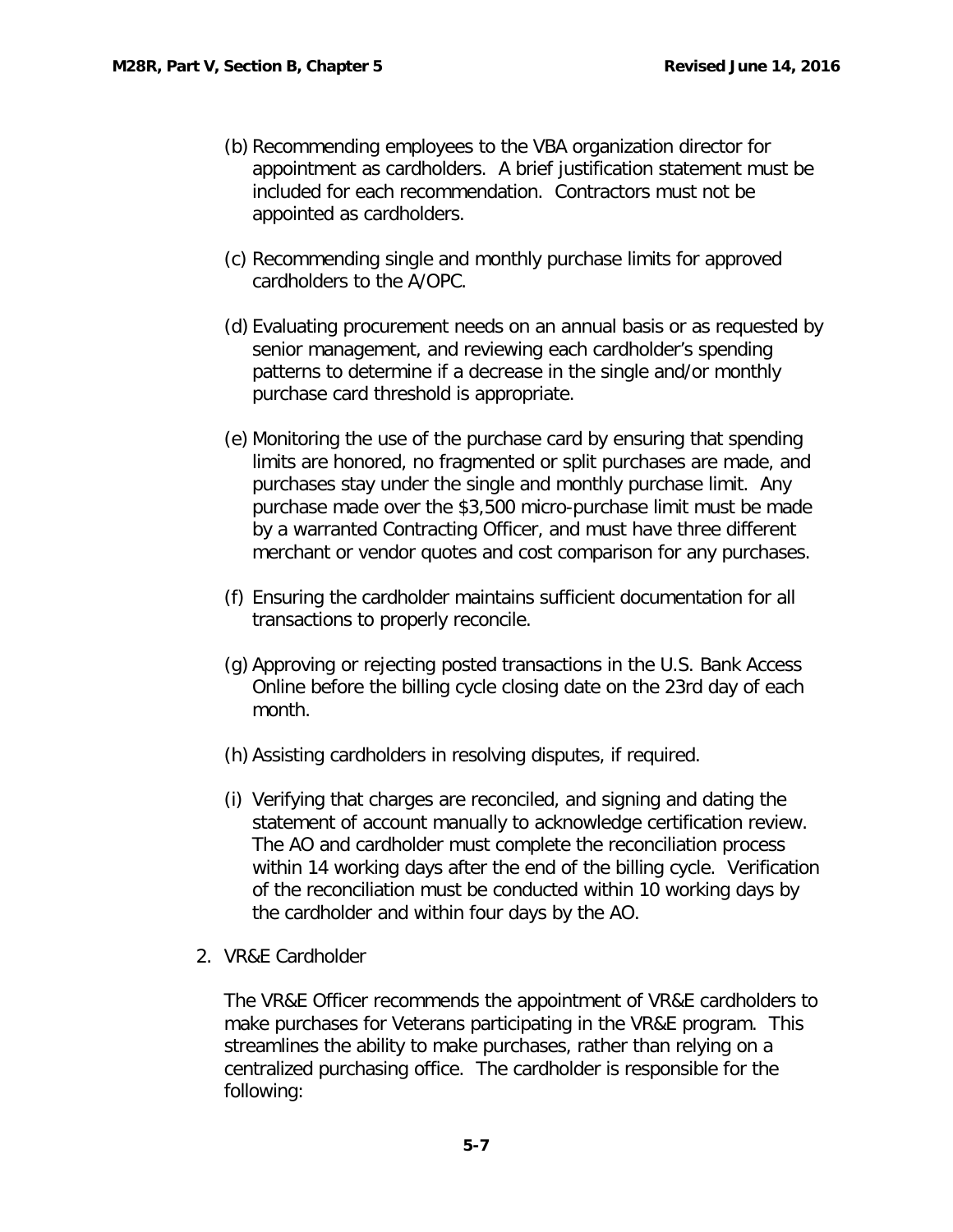- (a) Completing the Purchase Card Acquisition Checklist, Appendix BW, for every micro-purchase prior to making a purchase. Refer to section 5.07 of this chapter for more information on the reconciliation process.
- (b) Equitably distributing open market micro-purchases among all qualified Service-Disabled Veteran-Owned Small Businesses (SDVOSB) or Veteran-Owned Small Business (VOSB) to the maximum extent possible, per VAAR 813.202.
- (c) Complying with single purchase limits and not splitting purchases. A split purchase is separating a requirement that exceeds the micropurchase threshold into two or more buys as a means of bypassing the purchase limit. It should be noted that separate purchases would not be considered a split purchase when there are two separate requirements for two different Veterans. Refer to VA Financial Policies and Procedures, Volume XVI, Chapter 1 - Government Purchase Card, for more information on split purchases.
- (d) Advising vendors to send sales drafts for purchases made by fax, email, phone, or via the Internet only after an order has shipped. A sales draft is a copy of the documentation sent to US Bank to certify the charge.
- (e) Requesting a refund from the vendor if sales tax is charged when using the government purchase card. The government purchase card is imprinted with the statement, "US Government Tax Exempt." The card is exempt from state taxes in every state, but the use of a certificate of exemption form is required in 13 states. See GSA State Tax Information at [https://www.smartpay.gsa.gov/about-gsa](https://www.smartpay.gsa.gov/about-gsa-smartpay/tax-information/state-response-letter)[smartpay/tax-information/state-response-letter](https://www.smartpay.gsa.gov/about-gsa-smartpay/tax-information/state-response-letter) for state requirements. If the vendor does not refund the sales tax, the cardholder must annotate the refusal on the receipt and keep the related documents with the receipt.
- (f) Being aware that merchants in the U.S. and its territories are permitted to impose a surcharge on cardholders when a charge or credit card is used. However, some states have laws which do not allow or limit surcharges. If a merchant is imposing a surcharge, the cardholder may choose to consider another merchant that offers the same or a similar item to avoid paying the surcharge. Refer to GSA Smart Bulletin No. 17 dated January 17, 2013 at <https://www.smartpay.gsa.gov/news/smart-bulletins> for more information.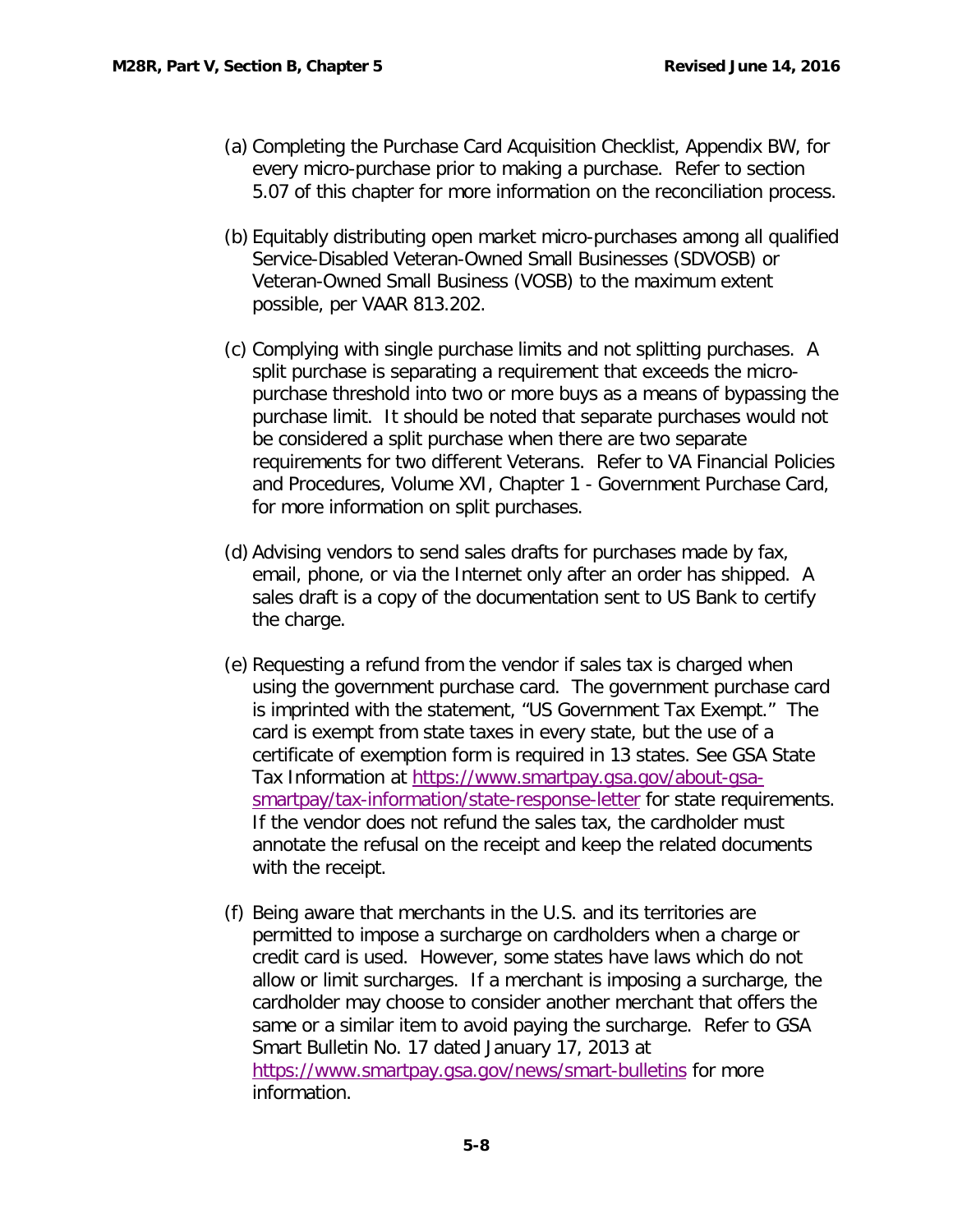- (g) Ensuring that applicable commercial rebates and coupons are received. Merchants/vendors may offer cardholders rebates and/or coupons on purchases. In the event the merchant/vendor offers a rebate/coupon to a cardholder, the cardholder's VA address must be provided to the merchant/vendor. At no time should the cardholder direct the merchant/vendor to forward a rebate/coupon to a cardholder's personal address. Upon receipt of the commercial rebate/coupon, the cardholder will provide the rebate check to the Finance office. Finance ensures that the rebate check is credited to the correct VA appropriation/fund account.
- (h) Ensuring receipt of goods ordered and services rendered. The cardholder must also return all unauthorized merchandise that has been shipped and request reimbursement.
- (i) Entering all purchase card transactions into the Supply-Purchase Card Log, Appendix BX, and CWINRS. Refer to the CWINRS User Guide for more information on entering purchase card transactions into CWINRS.
- (j) Printing the statement of account from the U.S. Bank Access Online immediately after each billing cycle. The cardholder must also review and reconcile monthly purchase card statements using the U.S. Bank reconciliation process within 10 working days after the end of the billing cycle. The cardholder must sign and date the statement to acknowledge the reconciliation. Monthly purchase card statements and supporting documentation must be maintained for reconciliation purposes, in accordance with NARA, General Schedule 6, for six years and three months.
- (k) Securing the purchase card at all times and ensuring the card is kept in a safe place when not in use.

# <span id="page-9-0"></span>5.07 Reconciliation Process

Accurate record keeping is critical to the success of the government purchase card program and ensures that any improper, incorrect or fraudulent charges, or duplicate payments are addressed in a timely manner. VR&E cardholders and AOs use a combination of manual and automated reconciliation procedures. The cardholder must maintain a hard copy reconciliation packet to be sent to the AO for review and final approval.

The VR&E cardholder must reconcile transactions at the U.S. Bank Access Online and send the reconciliation packet to the AO within 10 working days after the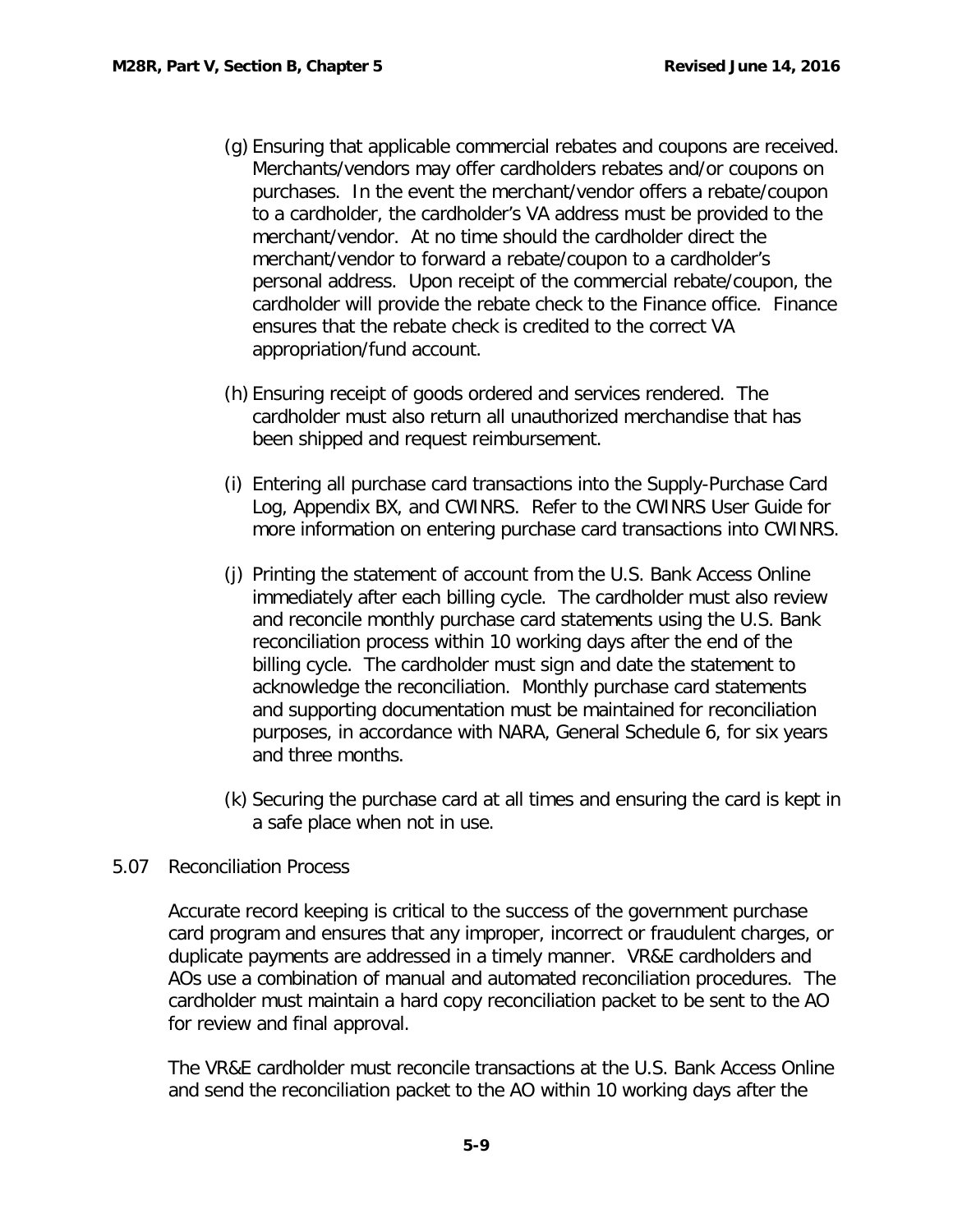end of the billing cycle. The AO must reconcile/verify the transactions by reviewing the reconciliation packets and approving in US Bank Access Online within 14 working days after the end of the billing cycle. This means that the cardholder and AO have a total of 14 working days after the end of the billing cycle to complete the reconciliation process.

The billing cycle date is the cut-off date for when purchase card transactions are processed for the billing cycle. This is also known as the closing date, which is the 23rd of each month. The statement must be downloaded and printed from U.S. Bank Access Online immediately after the closing date. Statements are available on the 24th of each month. If the 24th falls on a weekend, then the first day of the 14-day reconciliation period is the following Monday.

Cardholders and AOs may reconcile a purchase posted in U.S. Bank Access Online by approving the transaction before the end of the billing cycle as long as receipt of ordered goods and rendered services has been documented and all required items for the reconciliation packet have been received.

<span id="page-10-0"></span>a. Required Documents

The reconciliation packet must contain the following documents at a minimum.

1. The Monthly Purchase Card Statement

The statement must be downloaded and printed from U.S. Bank Access Online. It is available on the 24th of each month. Note: If the 24th falls on a weekend, then the first day of the 14-day reconciliation period is the following Monday. The cardholder must approve transactions and submit to the AO within 10 working days after the end of the billing cycle. The monthly purchase card statement must be filed with the reconciliation packet.

2. Supply-Purchase Card Log

The Supply-Purchase Card Log, Appendix BX, documents each purchase. The log is part of the reconciliation process and must be filed with the reconciliation packet. The log is used to document transactions and purchases by VR&E. It should be kept electronically and purchases should be sorted to correspond with the purchase card statement.

3. Purchase Card Acquisition Checklist

The Purchase Card Acquisition Checklist, Appendix BW, is provided as a tool to assist in the transaction process. Cardholders are required to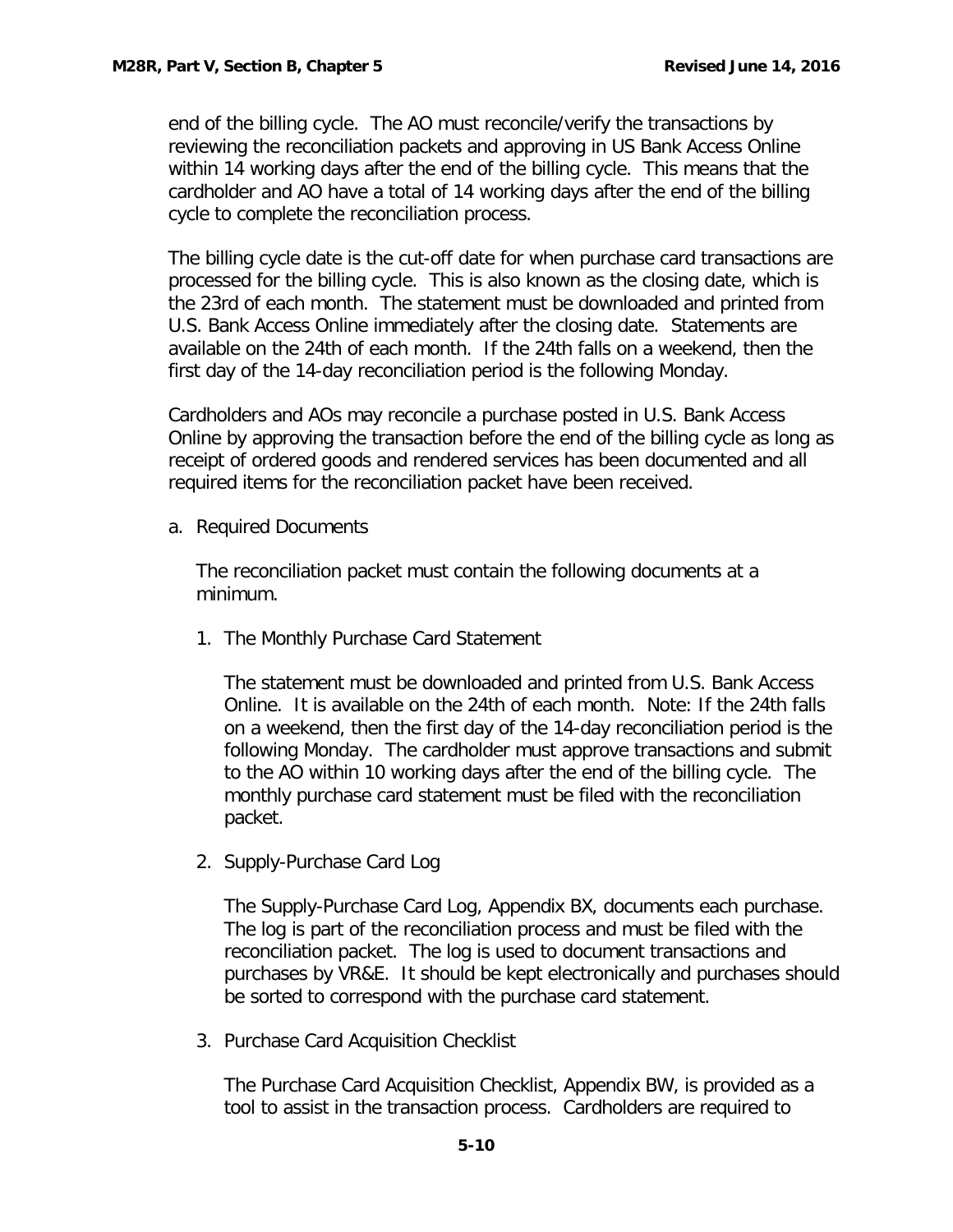complete the checklist for every purchase and it must be filed in the reconciliation packet. It is the responsibility of the cardholder to ensure that certain items on the checklist are completed prior to the transaction being placed, and that other items are completed during the reconciliation process. For purchases for Veterans participating in the VR&E program, an approved rehabilitation program satisfies the requirements for funds availability and prior approval.

4. VAF 28-1905m, Request for and Receipt for Supplies

VAF 28-1905m must be completed when supplies and equipment are purchased outside of a training facility. It is used to document each purchase and to certify that the items requested have been deemed necessary for the successful achievement of a vocational goal and received by the Veteran.

The Veteran must sign at the bottom of Section B to verify that he/she does not already possess the items purchased and the initiating VRC or EC must sign and authorize the purchase of the requested items.

After receipt of the items, the Veteran must sign the VA Form 28-1905m to certify that the items were received and whether or not the items were in good condition. An email from the Veteran requesting the items and informing the cardholder that the items were received is not sufficient to meet this requirement in terms of documenting in the CER folder. However, an email notification of receipt of the item or a CWINRS note verifying receipt of the item is sufficient to reconcile the purchase in U.S. Bank Access Online. The cardholder will still need to obtain a signed VAF 28-1905m to file on the left side of the CER folder.

The VAF 28-1905m must be completed for each purchase and filed in the reconciliation packet. Each section of the form must be filled out as follows.

(a) Section A - To be Submitted to the Department of Veterans Affairs

Section A must be completed by the VRC or EC. All, except the VA File Number in Section A, must be completed prior to sending the form to a facility or employer, if needed. The VRC or EC must identify the Veteran, his/her rehabilitation goal and the delivery address.

(b) Section B - Request and Certification of Facility or Establishment

Section B may be completed by the VRC or EC, facility official or employer. The VRC, EC, facility official or employer must identify the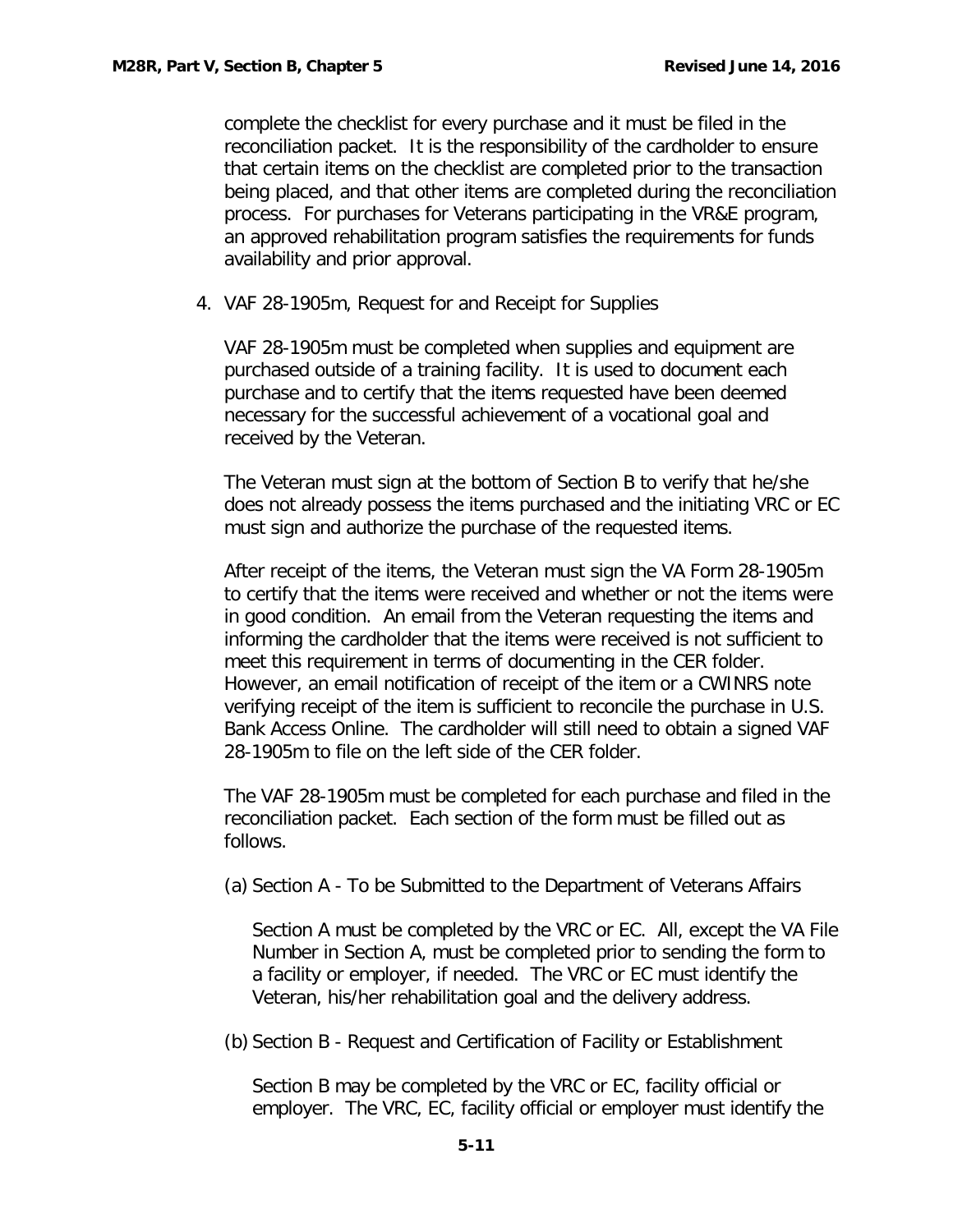type of program and sign under Signature and Title of Official to certify that the requested items are necessary for the successful achievement of a vocational goal. The Veteran must sign at the bottom of Section B to verify that he/she does not already possess the items. Upon completion of Section B, the initiating VRC or EC must sign and authorize the purchase of the requested items.

(c) Section C - Receipt of Supplies

Section C must be completed by the Veteran. The Veteran either certifies that all equipment or supplies are received in good condition, or are determined to be damaged or unacceptable.

5. Purchase Documentation

The reconciliation packet must contain appropriate documentation for each purchase that matches the information listed on the monthly purchase card statement. A copy of the purchase documentation must also be attached to VAF 28-1905m and filed on the left side of the Veteran's CER folder. This verifies that purchases meet the regulatory requirements and support each transaction.

In accordance with VA Financial Policies and Procedures, Volume XVI, Chapter 1 - Government Purchase Card, the following are required documentation to verify and reconcile purchases:

- (a) When a purchase is made in person, the cardholder must obtain a customer copy of the detailed charge slip.
- (b) When making purchases by e-mail, fax, or telephone, the cardholder must obtain written confirmation in the form of a detailed listing of the order from the vendor.
- (c) When making a purchase via the Internet, the cardholder must print the electronic confirmation associated with the order. The print-out must include the detailed listing of the order.
- 6. Purchase Justification

It is the responsibility of VR&E staff to properly implement the criteria and guidelines outlined in M28R.V.A.3 and M28R.V.A.4 to ensure that purchases are within the scope of services allowed under the VR&E program. Documentation used to justify each purchase must be filed in the reconciliation packet. The VRC or EC must also ensure that justification for the purchase is documented on VAF 28-1905d, attached to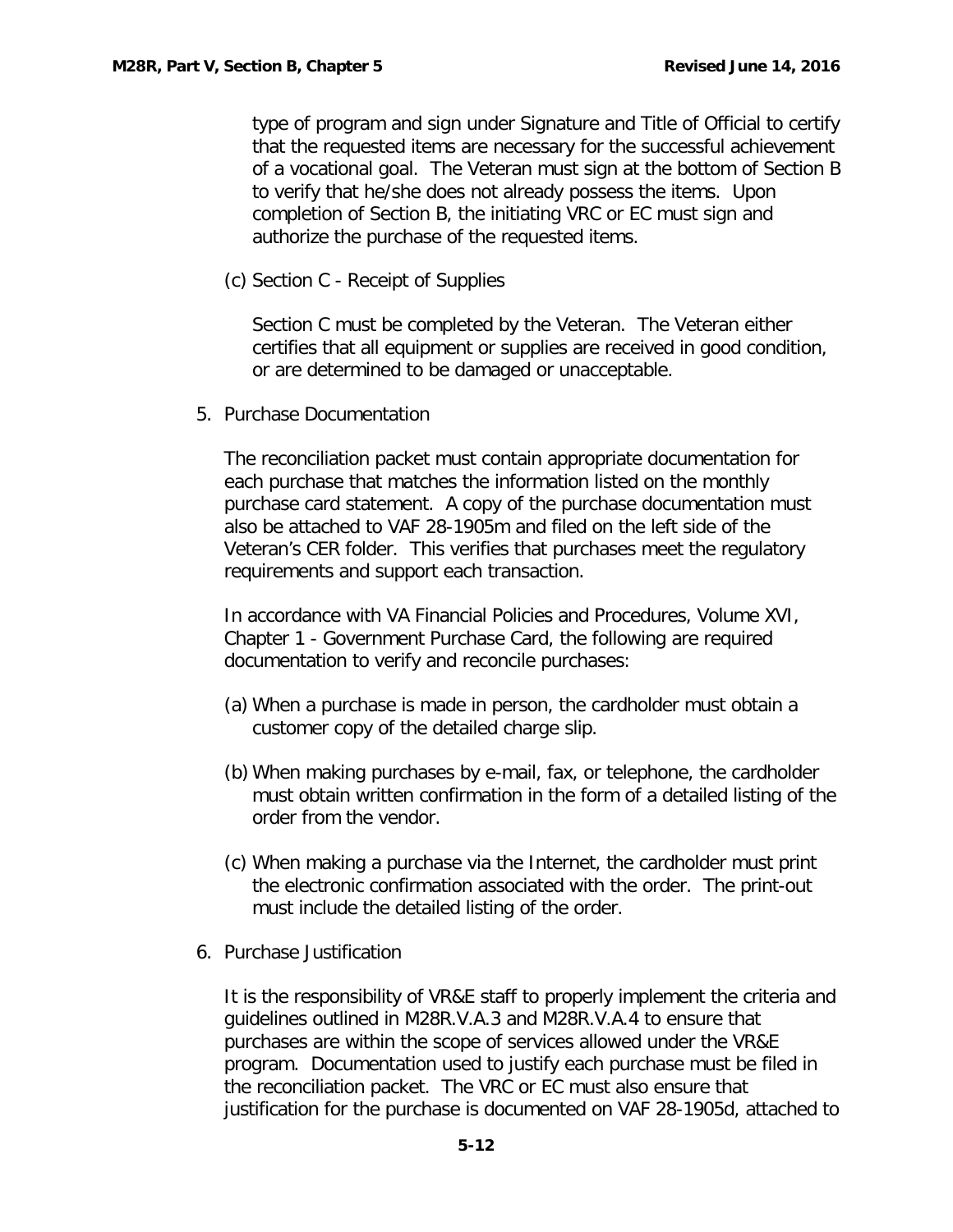VAF 28-1905m and filed on the left side of the Veteran's CER folder, or in a CWINRS note.

7. Other Supporting Documents

Other supporting documents can be used to verify that purchases are within regulatory requirements and to support each transaction. Examples of supporting documentation that may be used include a quote from a vendor, a course syllabus, or an email from a Veteran. This information must be filed in the reconciliation packet. These items must also be attached to VAF 28-1905m and filed on the left side of the CER folder or in a CWINRS note.

- <span id="page-13-0"></span>b. Reconciliation Procedures
	- 1. VR&E Cardholder

The cardholder must reconcile the statement following the guidelines specified below:

- (a) Print the monthly purchase card statement from U.S. Bank Access Online. Statements are available on the 24th of each month. This establishes the reconciliation time frame requirements. Reconciliation procedures must be completed and submitted to the AO within 10 working days after the end of the billing cycle.
- (b)Include the items listed in section 5.07.a of this chapter in the reconciliation packet.
- (c) Verify each transaction on the purchase card statement and compare it with purchase documentation in the reconciliation packet. The cardholder must sign and date the statement and annotate the Veteran's full name and case number next to the appropriate transaction for VR&E administrative tracking. The signature is the cardholder's certification that goods and services were received and the dollar amounts are correct.
- (d) Identify discrepancies, such as duplicate billing, partial billing, and erroneous charges, during the reconciliation process and ensure that each are corrected. Unresolved discrepancies must be disputed by writing "disputed charge" beside the appropriate transaction.
- (e) Cardholders are responsible for attempting to resolve disputes with vendors before placing the transactions into formal dispute with U.S. Bank. If the vendor refuses to correct the problem within 30 days, the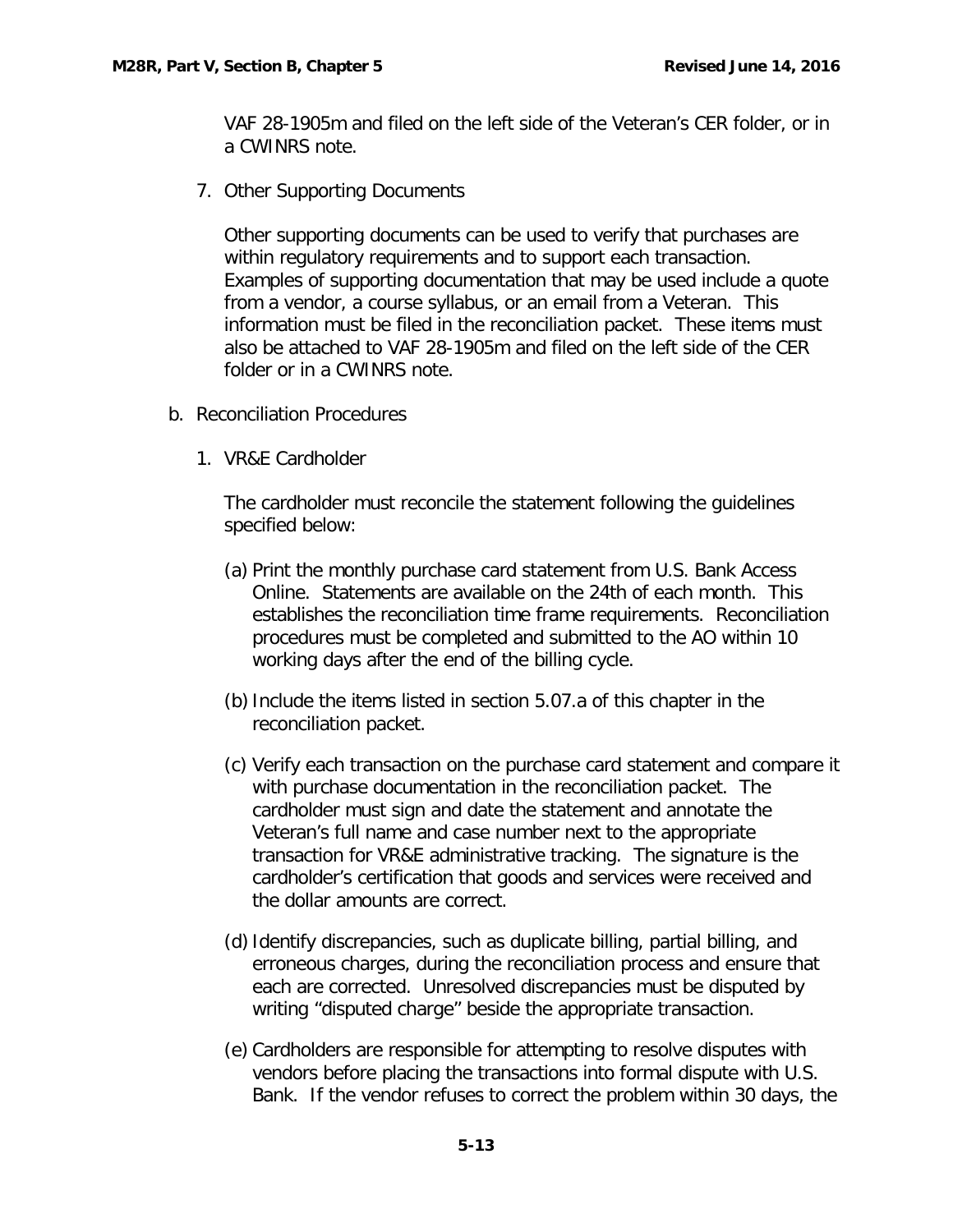cardholder and/or the A/OPC must initiate the dispute process in U.S. Bank Access Online. U.S. Bank will research the transaction and seek resolution with the vendor.

- (f) Contact merchants/vendors in the event the sales slip or receipt is lost. The transaction line on the statement of account must be annotated with the words "receipt lost" or "receipt never received." A written explanation must also accompany the statement of account. The merchant/vendor must be contacted to provide another copy of the receipt.
- (g) Log on to U.S. Bank Access Online and approve each purchase accordingly. It is important to note that the cardholder must not approve a pending purchase in U.S. Bank Access Online until receipt of goods ordered and services rendered has been documented and all items in the reconciliation packet have been completed for the purchase. Once the reconciliation packet is completed for a purchase, the cardholder must log on to U.S. Bank Access Online, click the box to select the transaction and then select "Approve." On the next screen, the cardholder must select the appropriate approver so that the transaction can be forwarded to the AO for final approval, then select "Approve."
- (h) Verify that purchase card transactions are entered into CWINRS. See the CWINRS User Guide for further guidance.
- (i) Submit the reconciliation packet to the AO for approval.
- 2. Approving Official (AO)

The AO must review and certify detailed transactions made by cardholders as proper and legal purchases for the government by following the guidelines below.

(a) Log on to U.S. Bank Access Online and approve cardholder transactions within 14 working days after the end of the billing cycle. It is important to note that the AO must not approve a purchase as final until a complete reconciliation packet for the purchase has been received and reviewed to ensure that the purchase is proper and legal. Once the AO receives a completed reconciliation packet, the AO must log on to U.S. Bank Access Online, click the box to select the transaction and then select "Approve." On the next screen, the AO must click on "No further approval needed for these transactions" then select "Approve."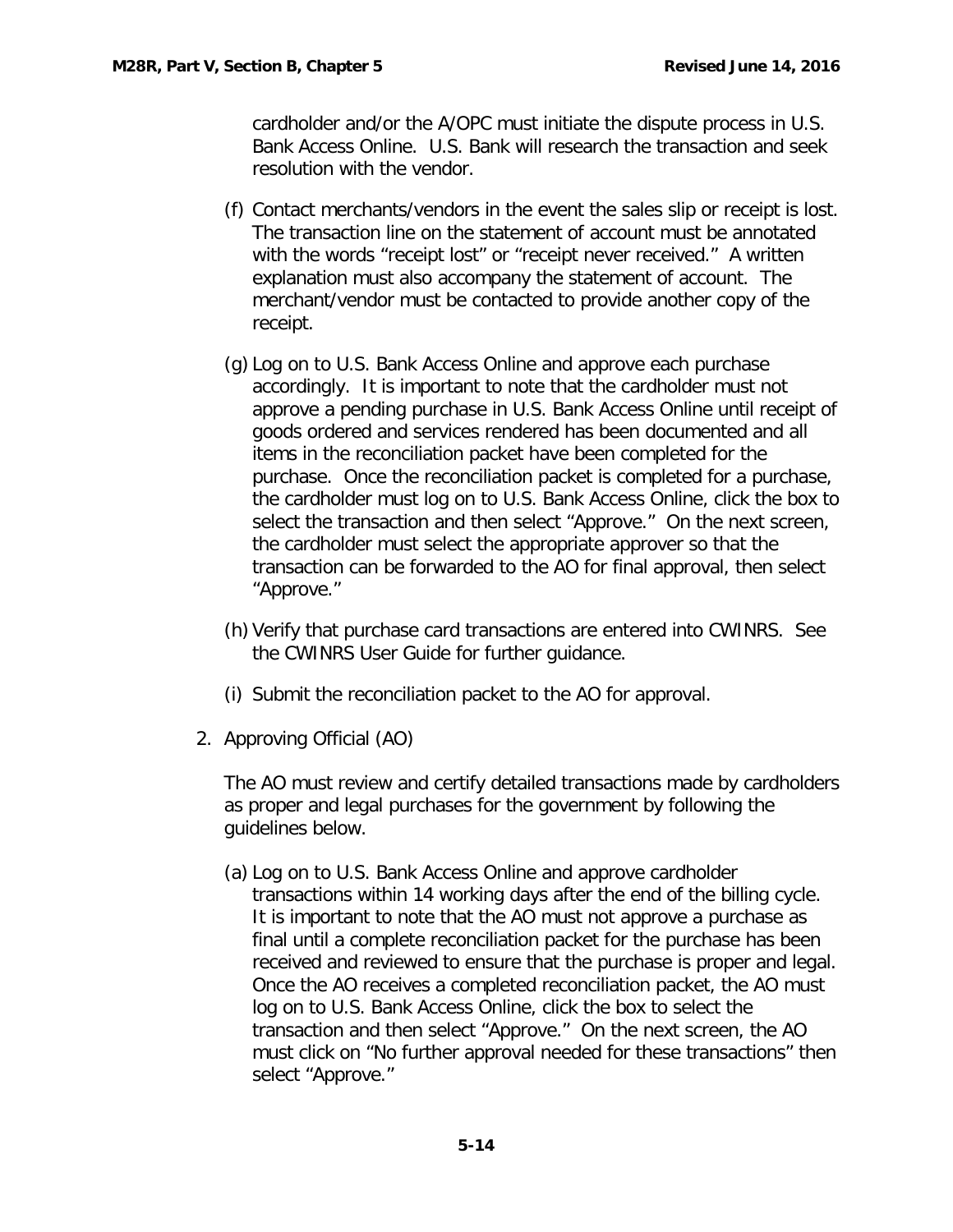- (b) The AO may also reject a transaction by selecting "Reject" if there are issues with the charge or items missing from the reconciliation packet. On the next screen, the AO must check "Other" to enter comments on why the charge is rejected, e.g., missing signature on VAF 28-1905m, a purchase card statement that is missing the Veteran's full name and case number for each purchase, etc.
- (c) Cardholders can view comments entered by the AO by clicking on "Rejected" in the Approval Status column.
- (d) Review the Supply-Purchase Card Log as a part of the reconciliation process.
- (e) Verify that purchase card transactions have been entered into CWINRS.
- (f) Verify that purchased items on the purchase card statement are proper and legal by signing and dating the statement of account manually to acknowledge certification review. This means that purchases are for government use only and are tax-exempt. It is the responsibility of VR&E staff to properly implement criteria and guidelines outlined in M28R.V.A.3 and M28R.V.A.4 to ensure that purchases are within the scope of services allowed under the VR&E program.
- (g) Ensure the cardholder purchases are within the single and monthly purchase limits.
- (h) Verify purchases were not split in order to stay within the spending limits.
- (i) Work with cardholders to resolve problems and disputes.
- (j) Follow-up with the cardholder by the 11th working day after the end of the billing cycle if the complete reconciliation packet has not been received from the cardholder. Cardholders without activity during the cycle will not receive a statement of account.

All purchase card accounts not reconciled timely will be forwarded to the Financial Services Center (FSC) Charge Card Operations Division to have the single purchase limit decreased to \$1 until all charges have been reconciled.

### <span id="page-15-0"></span>5.08 Mandatory Purchase Card Training

The VR&E cardholder and AO must complete mandatory purchase card online training via the Talent Management System (TMS) prior to beginning official duties. The A/OPC will certify on the VAF 0242, Governmentwide Purchase Card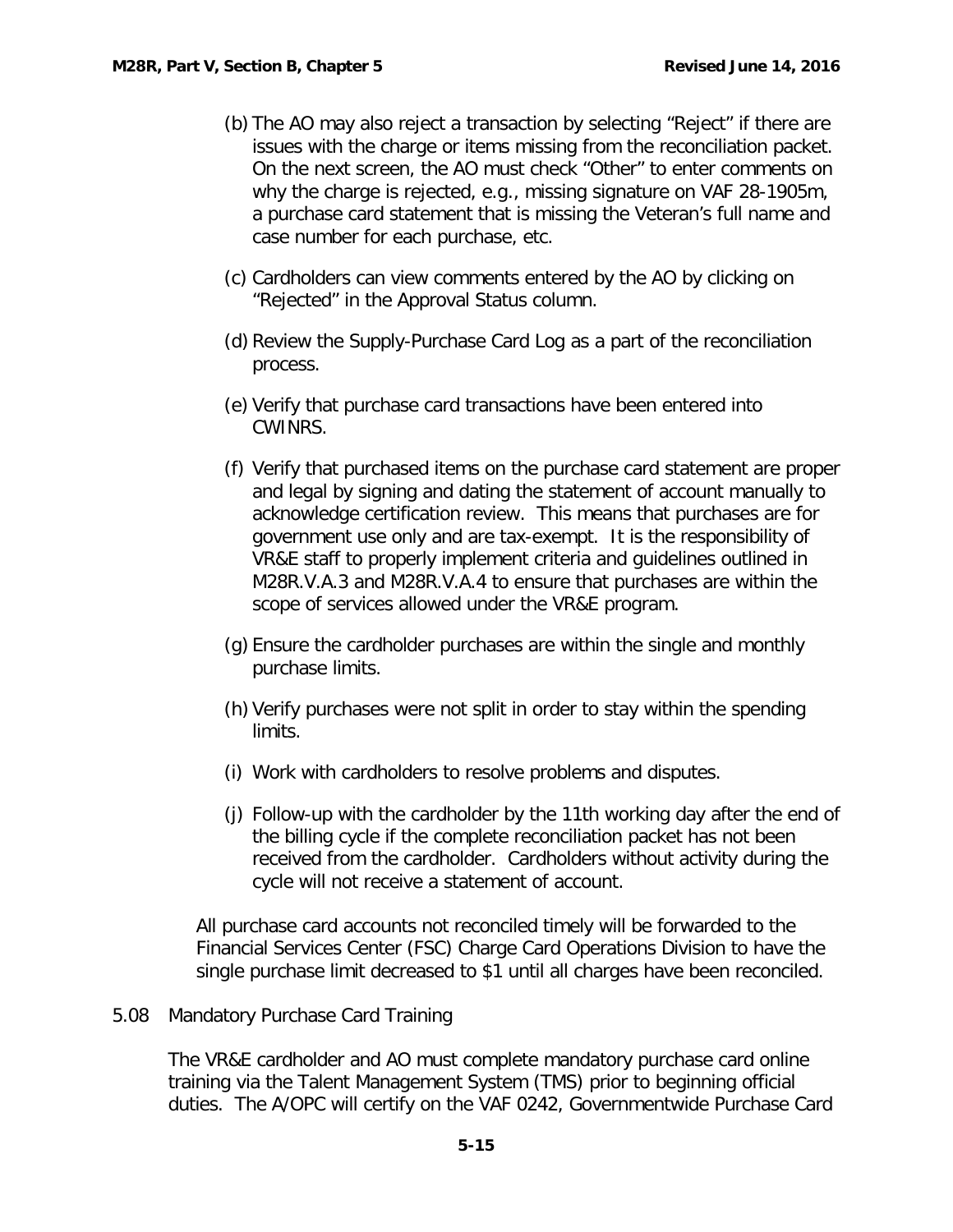Certification Form, that the cardholder and AO have completed the purchase card training and understand the policies and regulations associated with the program. The cardholders and AO must complete the required refresher training every two years.

<span id="page-16-0"></span>5.09 Written Delegation of Authority

All VR&E staff making purchases on behalf of the government must have a written delegation of authority. VAF 0242 must be used for both the certification of training and delegation of authority. This form is kept on file by the A/OPC for review purposes.

<span id="page-16-1"></span>5.10 Internal Audit Reviews

Internal audit reviews are conducted to validate program compliance and to ensure that policies and procedures are being followed. It also ensures the procurement and fiscal integrity of the government purchase card program. Required VBA reviews are as follows.

<span id="page-16-2"></span>a. Monthly Purchase Card Reconciliation Review

The VR&E cardholder and AO are required to perform monthly purchase card reconciliation. The monthly reconciliation packet is forwarded to the A/OPC for final review and filing.

<span id="page-16-3"></span>b. Annual Audits

A mandatory annual audit of each cardholder account is used to confirm the integrity of the purchase card program. The RO Director or designee performs the audit review of each cardholder. The review is to provide assurances that controls are properly implemented. The review must be documented, maintained on file, and made available to any review or audit team, upon request.

<span id="page-16-4"></span>c. Focus Reviews

Each RO must conduct two focus reviews each calendar year. The reviews are conducted for the periods of January through April and May through August. The RO Director or designee performs the focus reviews to provide assurance that controls are properly implemented. The focus reviews must be documented, maintained in a file, and made available to any review or audit team, upon request.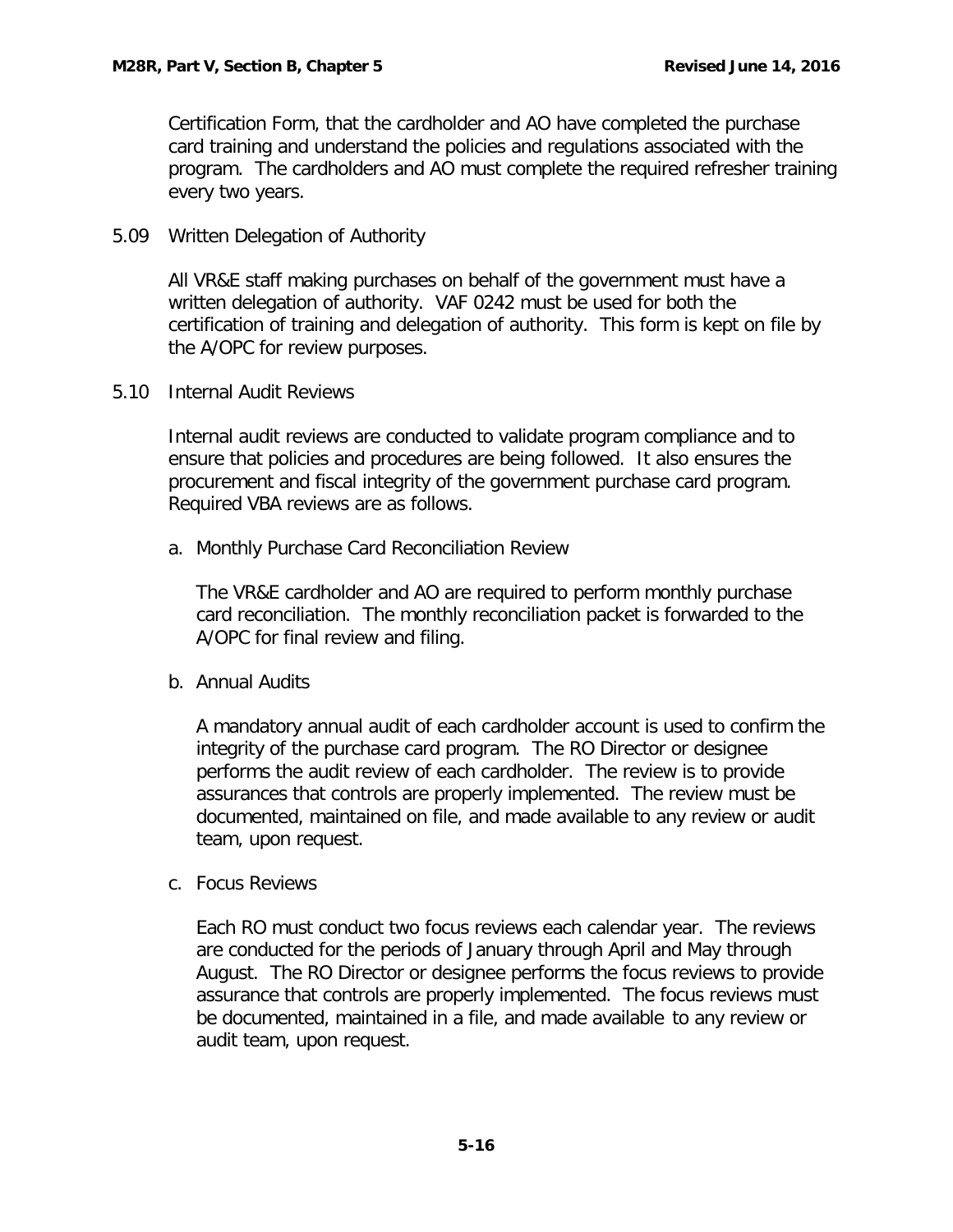<span id="page-17-0"></span>d. Other Purchase Card Audits/Reviews

Various VA entities and other government agencies conduct purchase card audits and/or reviews. The VA Office of Inspector General, the VA Management Quality Assurance review team, the Administrative and Loan Accounting Center, and the Financial Operations and Reengineering Division conducts random audits/reviews of the VBA purchase card program. On an annual basis (usually in October), the Financial Operations and Reengineering Division conducts an audit to validate funding levels of all VBA A/OPCs and AOs. On occasion, the GSA SmartPay Team, the Office of Management and Budget, and the Government Accountability Office perform program audits and/or reviews of the VA purchase card program.

<span id="page-17-1"></span>5.11 VA Management Quality Assurance (MQAS)

The Office of Business Oversight MQAS performs reviews on a routine basis per VA Financial Policies and Procedures, Volume XVI, Chapter 1 - Government Purchase Card. Annual summaries of these reviews are provided to VA senior management. Results of the quarterly reviews are shared with facility level managers having compliance issues. MQAS also forwards reviews to the Financial Services Center to be included in the semi-annual report to the Office of Management and Budget.

Transactions are randomly selected each month for audits and data mining. When a transaction is selected for a MQAS audit, the reconciliation packet must be provided to the A/OPC. Responses and supporting documentation must be returned by specified deadlines or the A/OPC must be notified to suspend the cardholder's account.

Reviews may include, but are not limited, to the following areas:

- Timely reconciliation by cardholder and AO.
- Proper costing of purchases.
- Proper billing by the vendor.
- Sufficient supporting documentation and proper retention.
- Review of certification forms to determine separation of duties and account thresholds.
- Review of purchases to determine if intentional split purchases were made to avoid exceeding established single purchase threshold.